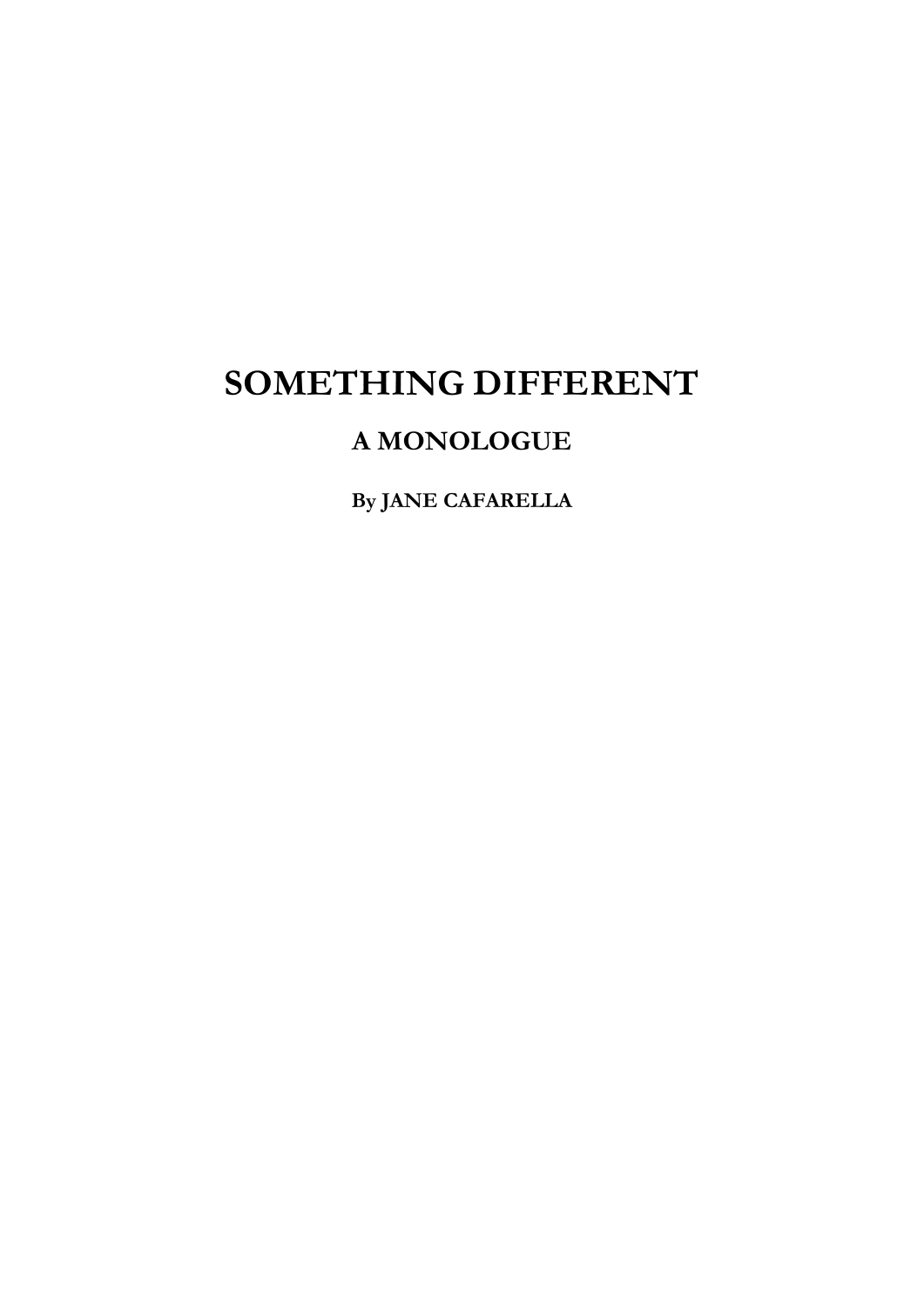*Time: The present. LINDA, 40s-60s interrupts her nightly book reading to tell her husband about her trip to the hairdresser.*

I went to the hairdresser today.

*She waits. No answer.*

I was going to finish my book. But they will talk to you – even when it's obvious you don't want to.

*(She mimics a cheery hairdresser)*. "And what are we doing for you today, ma'am?"

Just the usual - take 10 years off my life! *(A wry laugh).*

*(She buries her head in her book).* I can't look. All that sticky brown dye…bits of hair plastered down here and sticking out there… like Frankenstein's bride. And the smell… *(She screws up her nose).*

Oh, I know you say I don't have to…but I'm not ready for that…to give up…not yet.

And as luck would have it, I was sitting right next to the man from the post office! You know…what's his name? Oh, never mind. I didn't say hello…I don't think he recognised me. Why are all these salons unisex?

It was a relief to finally get to the washbasin.

I'm not a fan of all that finger drumming and scalp scratching. But I do like lying flat in the dark, listening to the whoosh of the water, thinking my own thoughts.

Today there was a new apprentice. A nice young man. He turned the tap on and guided the spray nozzle over my head with his other hand. "Okay?" he asked.

"Yes," I said. The water was warm. The shampoo smelled of…what was it? Peaches! He drizzled the warm water over, coaxing the shampoo out, and replaced it with a clot of cold conditioner, a tiny shock, and began to work it into my head in a slow circle.

I was just about to tell him not to bother with the head massage when he rolled down my shirt collar, and quickly moved his fingers down and began to gently massage my neck.

I nearly said something, like, "Is this extra?" Like those special conditioners they're always pushing.

I thought, maybe he's trying to make a good impression? Maybe he's got a three-month trial or something? So cruel how they do that these days. So, I kept my eyes and my mouth closed.

He began to drive a soapy path from my neck to my back...Down and up, down and up...till I started to wonder …how's he going to rinse off all that soap without soaking my shirt?

It felt…*(beat)…kind.* So, I… gave in to it. *(She sighs and closes her eyes)*

And as I lay there, it occurred to me... not that I'm complaining... but it occurred to me... that it's been such a long time…since I've been…*touched.*